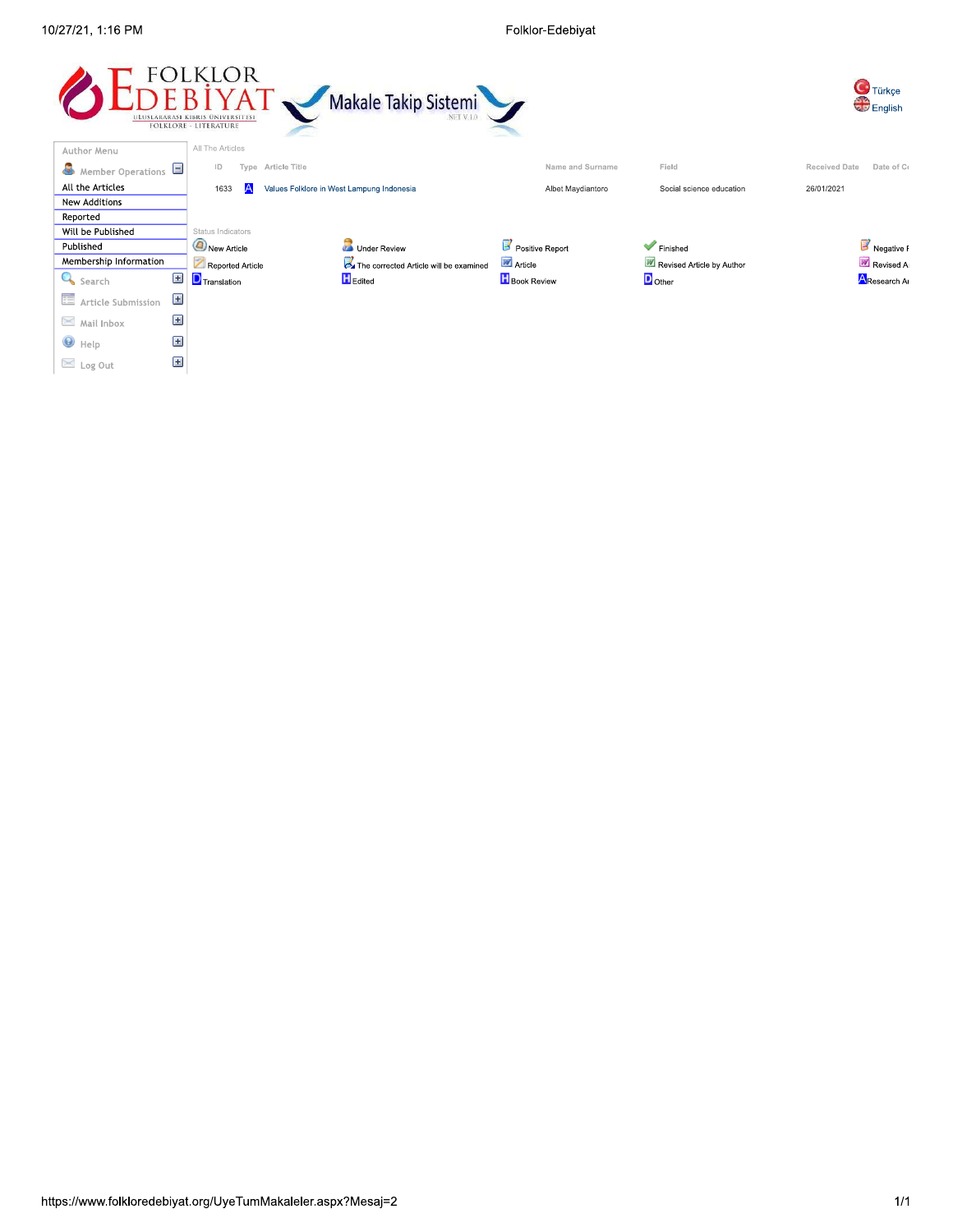Folklor-Edebiyat





| Author Menu                  |   | <b>Article Details</b>                |              |                                                                                             |                                                                                                                                                                                                                                                                                                                                                                                                                                                                                                                                                                                                                                                                                                                                                                                                                                                                                                                                               |        |                                                                                                                                                                                                                                                                                                                                                                                                                                                                                                                                                                                                                                                                                                                                                                                                                                                                                                                                                                                                                                                                                                                                                                                                                                                                                                                                                                                                                                                                                                                                                                                                                                                                                                                                                                   |                      |  |  |
|------------------------------|---|---------------------------------------|--------------|---------------------------------------------------------------------------------------------|-----------------------------------------------------------------------------------------------------------------------------------------------------------------------------------------------------------------------------------------------------------------------------------------------------------------------------------------------------------------------------------------------------------------------------------------------------------------------------------------------------------------------------------------------------------------------------------------------------------------------------------------------------------------------------------------------------------------------------------------------------------------------------------------------------------------------------------------------------------------------------------------------------------------------------------------------|--------|-------------------------------------------------------------------------------------------------------------------------------------------------------------------------------------------------------------------------------------------------------------------------------------------------------------------------------------------------------------------------------------------------------------------------------------------------------------------------------------------------------------------------------------------------------------------------------------------------------------------------------------------------------------------------------------------------------------------------------------------------------------------------------------------------------------------------------------------------------------------------------------------------------------------------------------------------------------------------------------------------------------------------------------------------------------------------------------------------------------------------------------------------------------------------------------------------------------------------------------------------------------------------------------------------------------------------------------------------------------------------------------------------------------------------------------------------------------------------------------------------------------------------------------------------------------------------------------------------------------------------------------------------------------------------------------------------------------------------------------------------------------------|----------------------|--|--|
| Member Operations $\Box$     |   | ID                                    | Referee Name |                                                                                             | <b>Results</b>                                                                                                                                                                                                                                                                                                                                                                                                                                                                                                                                                                                                                                                                                                                                                                                                                                                                                                                                | Change | <b>Request Date</b>                                                                                                                                                                                                                                                                                                                                                                                                                                                                                                                                                                                                                                                                                                                                                                                                                                                                                                                                                                                                                                                                                                                                                                                                                                                                                                                                                                                                                                                                                                                                                                                                                                                                                                                                               | <b>Report Date</b>   |  |  |
| All the Articles             |   | 1277                                  | Hakem        |                                                                                             | a.                                                                                                                                                                                                                                                                                                                                                                                                                                                                                                                                                                                                                                                                                                                                                                                                                                                                                                                                            |        | 2/11/2021 2:54:25 PM                                                                                                                                                                                                                                                                                                                                                                                                                                                                                                                                                                                                                                                                                                                                                                                                                                                                                                                                                                                                                                                                                                                                                                                                                                                                                                                                                                                                                                                                                                                                                                                                                                                                                                                                              |                      |  |  |
| New Additions                |   | 1276                                  | Hakem        |                                                                                             | В                                                                                                                                                                                                                                                                                                                                                                                                                                                                                                                                                                                                                                                                                                                                                                                                                                                                                                                                             |        | 2/11/2021 2:54:06 PM                                                                                                                                                                                                                                                                                                                                                                                                                                                                                                                                                                                                                                                                                                                                                                                                                                                                                                                                                                                                                                                                                                                                                                                                                                                                                                                                                                                                                                                                                                                                                                                                                                                                                                                                              | 2/14/2021 3:02:45 PM |  |  |
| Reported                     |   | 1275                                  | Hakem        |                                                                                             |                                                                                                                                                                                                                                                                                                                                                                                                                                                                                                                                                                                                                                                                                                                                                                                                                                                                                                                                               |        | 2/11/2021 2:53:39 PM                                                                                                                                                                                                                                                                                                                                                                                                                                                                                                                                                                                                                                                                                                                                                                                                                                                                                                                                                                                                                                                                                                                                                                                                                                                                                                                                                                                                                                                                                                                                                                                                                                                                                                                                              |                      |  |  |
| Will be Published            |   | Article Details                       |              |                                                                                             |                                                                                                                                                                                                                                                                                                                                                                                                                                                                                                                                                                                                                                                                                                                                                                                                                                                                                                                                               |        |                                                                                                                                                                                                                                                                                                                                                                                                                                                                                                                                                                                                                                                                                                                                                                                                                                                                                                                                                                                                                                                                                                                                                                                                                                                                                                                                                                                                                                                                                                                                                                                                                                                                                                                                                                   |                      |  |  |
| Published                    |   |                                       |              |                                                                                             |                                                                                                                                                                                                                                                                                                                                                                                                                                                                                                                                                                                                                                                                                                                                                                                                                                                                                                                                               |        |                                                                                                                                                                                                                                                                                                                                                                                                                                                                                                                                                                                                                                                                                                                                                                                                                                                                                                                                                                                                                                                                                                                                                                                                                                                                                                                                                                                                                                                                                                                                                                                                                                                                                                                                                                   |                      |  |  |
| Membership Information       |   | Article Title<br><b>English Title</b> |              | Values Folklore in West Lampung Indonesia<br>Endonezya- Batı Lampung'daki Değerler Folkloru |                                                                                                                                                                                                                                                                                                                                                                                                                                                                                                                                                                                                                                                                                                                                                                                                                                                                                                                                               |        |                                                                                                                                                                                                                                                                                                                                                                                                                                                                                                                                                                                                                                                                                                                                                                                                                                                                                                                                                                                                                                                                                                                                                                                                                                                                                                                                                                                                                                                                                                                                                                                                                                                                                                                                                                   |                      |  |  |
| Search                       | 国 | Field                                 |              | Social science education                                                                    |                                                                                                                                                                                                                                                                                                                                                                                                                                                                                                                                                                                                                                                                                                                                                                                                                                                                                                                                               |        |                                                                                                                                                                                                                                                                                                                                                                                                                                                                                                                                                                                                                                                                                                                                                                                                                                                                                                                                                                                                                                                                                                                                                                                                                                                                                                                                                                                                                                                                                                                                                                                                                                                                                                                                                                   |                      |  |  |
| $E\equiv$ Article Submission | 国 |                                       |              |                                                                                             |                                                                                                                                                                                                                                                                                                                                                                                                                                                                                                                                                                                                                                                                                                                                                                                                                                                                                                                                               |        | Bu çalışma, Lampung Eyaleti, West Lampung'daki folklorun envanterini çıkarmayı ve haritalamayı ve folklorun içerdiği kültürel değerleri ortaya<br>cıkarmayı amaclamaktadır. Bu arastırma türü, West Lampung'da yasayan insanların hedef kitle olduğu ortamlarda nitel tanımlayıcıdır. Örnekler,                                                                                                                                                                                                                                                                                                                                                                                                                                                                                                                                                                                                                                                                                                                                                                                                                                                                                                                                                                                                                                                                                                                                                                                                                                                                                                                                                                                                                                                                   |                      |  |  |
| $\mathbb{K}$ Mail Inbox      | Ξ |                                       |              |                                                                                             | kartopu yöntemi ile amaçlı örnekleme yoluyla seçilmiştir. Yanıtlayanlar olarak hareket eden kaynak kişiler, belirli kriterlere göre belirlendi; topluluk<br>liderleri, geleneksel liderler, folklor hakkında doğrudan veya dolaylı olarak bilgi sahibi olan kişiler veya resmi bir hükümet liderleri gibi. Bu<br>calışmada kullanılan birincil ve ikincil veri olmak üzere iki tür veri vardır. Birincil veriler doğrudan katılımcılarla yapılan görüşmelerden elde<br>edilirken, ikincil veriler dolaylı olarak araştırma temasıyla ilgili kitaplar ve tarihsel kayıtlar aracılığıyla elde edilmiş; yazılı ve sözlü kaynaklardan<br>yararlanılmıştır. Calışmada folklorun içerdiği kültürel değerleri belirlemek için veri analizi yapılmıştır. Sonuçlar, West Lampung'da yedi folklor ürünü<br>ortaya konulmustur: 1) Si Pahit Lidah ve Si Mata Empat (Acı Dilin Hikâyesi ve Dört Göz), 2) Naga Danau Ranau (Ranau Gölü Eiderhası), 3) Asal |        |                                                                                                                                                                                                                                                                                                                                                                                                                                                                                                                                                                                                                                                                                                                                                                                                                                                                                                                                                                                                                                                                                                                                                                                                                                                                                                                                                                                                                                                                                                                                                                                                                                                                                                                                                                   |                      |  |  |
| $\bullet$ Help               | E | Summary                               |              |                                                                                             |                                                                                                                                                                                                                                                                                                                                                                                                                                                                                                                                                                                                                                                                                                                                                                                                                                                                                                                                               |        |                                                                                                                                                                                                                                                                                                                                                                                                                                                                                                                                                                                                                                                                                                                                                                                                                                                                                                                                                                                                                                                                                                                                                                                                                                                                                                                                                                                                                                                                                                                                                                                                                                                                                                                                                                   |                      |  |  |
| $\geq$ Log Out               | Ξ |                                       |              |                                                                                             |                                                                                                                                                                                                                                                                                                                                                                                                                                                                                                                                                                                                                                                                                                                                                                                                                                                                                                                                               |        | Mula Nama Desa Sri Menanti (Sri Menant Köyü'nün kökeni), 4) Kisah Batu Katai ve Larangan Menikah Antara Warga Desa Gandasuli dan Desa<br>Kunyanyan (Katai Taşının Hikâyesi ve Gandasuli ve Kunyanyan Köyü Sakinleri Arasındaki Yasak Evlilik), 5 ) Batu Kepampang (Kepampang<br>Stone), 6) Kisah Si Beguk Sakti (The Story of the Magic Mumps), ve 7) Asal-usul Nama Way Mengaku (The Origins of Way Mengaku). Bu<br>ürünlerde saptanan folklorik değerler; sosyal, dinsel, geleneksel değerler; kibir, açgözlülük, sadakat ve kıskançlık olarak belirlenmiştir.                                                                                                                                                                                                                                                                                                                                                                                                                                                                                                                                                                                                                                                                                                                                                                                                                                                                                                                                                                                                                                                                                                                                                                                                  |                      |  |  |
|                              |   | Keywords                              |              | folklor, değerler, kültürel, West Lampung, Endonezya                                        |                                                                                                                                                                                                                                                                                                                                                                                                                                                                                                                                                                                                                                                                                                                                                                                                                                                                                                                                               |        |                                                                                                                                                                                                                                                                                                                                                                                                                                                                                                                                                                                                                                                                                                                                                                                                                                                                                                                                                                                                                                                                                                                                                                                                                                                                                                                                                                                                                                                                                                                                                                                                                                                                                                                                                                   |                      |  |  |
|                              |   | Abstract                              |              | greed, faithfulness, and the envy.                                                          |                                                                                                                                                                                                                                                                                                                                                                                                                                                                                                                                                                                                                                                                                                                                                                                                                                                                                                                                               |        | This study aimed at making inventory and mapping the folklore in West Lampung of Lampung Province and finding out the cultural values<br>contained in folklore. This type of research was qualitative descriptive where the population in this study was the people who live in West<br>Lampung. The samples respondents were selected through purposive sampling with snawball method. The key informant who acted as the<br>respondents were determined by specific criteria; such as community leaders, traditional leaders, people who know directly or indirectly on folklore,<br>or a formal government leaders. There were two types of data used in this study, namely primary and secondary data. Primary data were obtained<br>directly from interviews to the respondents while secondary data were obtained indirectly through books and historical records related to the<br>research theme. Data analysis was conducted to determine the cultural values contained in folklore. The results showed that there were seven<br>folklores in West Lampung, namely: 1) Si Pahit Lidah and Si Mata Empat (The Story of the Bitter Tongue and the Four Eyes), 2) Naga Danau<br>Ranau (The Dragon of Ranau Lake), 3) Asal Mula Nama Desa Sri Menanti (The origin of Sri Menant Village), 4) Kisah Batu Katai dan Larangan<br>Menikah Antara Warga Desa Gandasuli dan Desa Kunyanyan (Story of the Katai Stone and Prohibition Marriage between Residents of Gandasuli<br>and Kunyanyan Village), 5) Batu Kepampang (Kepampang Stone), 6) Kisah Si Beguk Sakti (The Story of the Magic Mumps), and 7) Asal-usul<br>Nama Way Mengaku (The Origins of Way Mengaku). The values contained in the folklore were social values, religious values, customs vanity, |                      |  |  |
|                              |   | Keywords                              |              | folklore, values, cultural, West Lampung, Indonesia.                                        |                                                                                                                                                                                                                                                                                                                                                                                                                                                                                                                                                                                                                                                                                                                                                                                                                                                                                                                                               |        |                                                                                                                                                                                                                                                                                                                                                                                                                                                                                                                                                                                                                                                                                                                                                                                                                                                                                                                                                                                                                                                                                                                                                                                                                                                                                                                                                                                                                                                                                                                                                                                                                                                                                                                                                                   |                      |  |  |
|                              |   | Status Indicators                     |              |                                                                                             |                                                                                                                                                                                                                                                                                                                                                                                                                                                                                                                                                                                                                                                                                                                                                                                                                                                                                                                                               |        |                                                                                                                                                                                                                                                                                                                                                                                                                                                                                                                                                                                                                                                                                                                                                                                                                                                                                                                                                                                                                                                                                                                                                                                                                                                                                                                                                                                                                                                                                                                                                                                                                                                                                                                                                                   |                      |  |  |

| <b>Under Review</b>                    | Positive Report    |                           |
|----------------------------------------|--------------------|---------------------------|
| The corrected Article will be examined | Article            | Revised Article by Author |
| Edited                                 | <b>Book Review</b> | $\Box$ Other              |
|                                        |                    |                           |

Negative Report Revised Article by Refere **A**Research Article

New Article

D Translation

Reported Article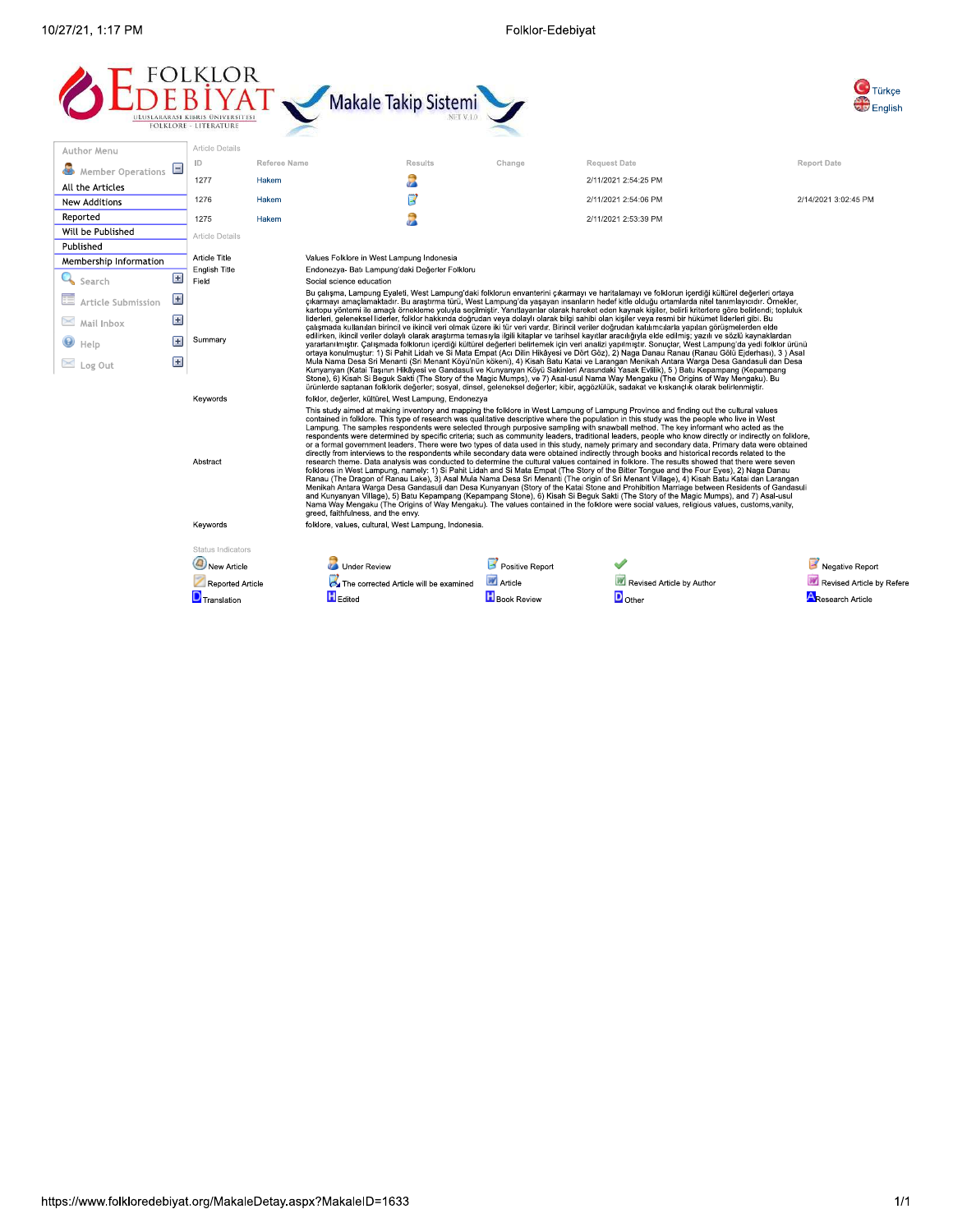$\bigcirc$  Help

 $\geq$  Log Out

Ŧ

E

Folklor-Edebiyat



| Subject                      | Date           |
|------------------------------|----------------|
| Scopus indexation            | 03. May . 2021 |
| Scopus indexation            | 03. May . 2021 |
| Follow-up Article Submission | 28. March. 202 |
| Follow-up Article Submission | 06. March. 202 |
| Follow-up Article Submission | 06. March. 202 |

Türkçe

**English**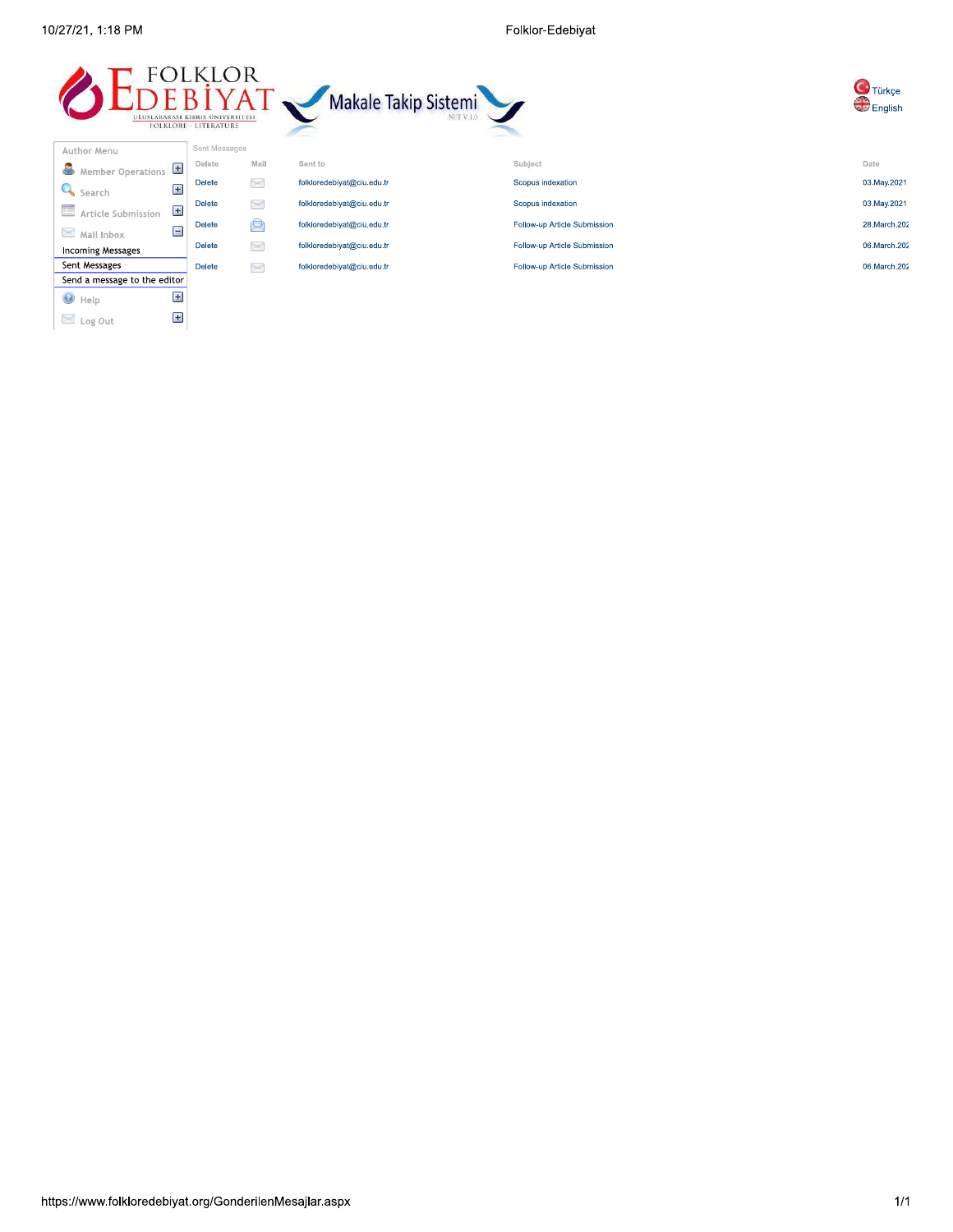Folklor-Edebiyat





| Author Menu                  | <b>ILICOLLIILIU IVIUSSAUUS</b> |                                                                                                                                                                    |  |  |  |
|------------------------------|--------------------------------|--------------------------------------------------------------------------------------------------------------------------------------------------------------------|--|--|--|
| æ.<br>Member Operations      | 田                              |                                                                                                                                                                    |  |  |  |
| Search                       | Ξ<br>From                      | albet.maydiantoro@fkip.unila.ac.id                                                                                                                                 |  |  |  |
| <b>Exercise</b> Submission   | Topic<br>$\pm$<br>Date         | Follow-up Article Submission<br>3/28/2021 5:46:42 PM                                                                                                               |  |  |  |
| $\geq$ Mail Inbox            | Ξ                              | Dear editor                                                                                                                                                        |  |  |  |
| <b>Incoming Messages</b>     |                                | We would like to ask about the article we sent with the title "Values Folklore in West Lampung Indonesia" with ID number 1633, has there been a decision from you? |  |  |  |
| Sent Messages                | Send Message                   | We are looking forward to hearing from you.                                                                                                                        |  |  |  |
| Send a message to the editor |                                | Best Regards,                                                                                                                                                      |  |  |  |
| $\bullet$ Help               | $\pm$                          | Albet Maydiantoro and co-authors                                                                                                                                   |  |  |  |
| Log Out                      | 囲<br>The attached file         | HyperLink                                                                                                                                                          |  |  |  |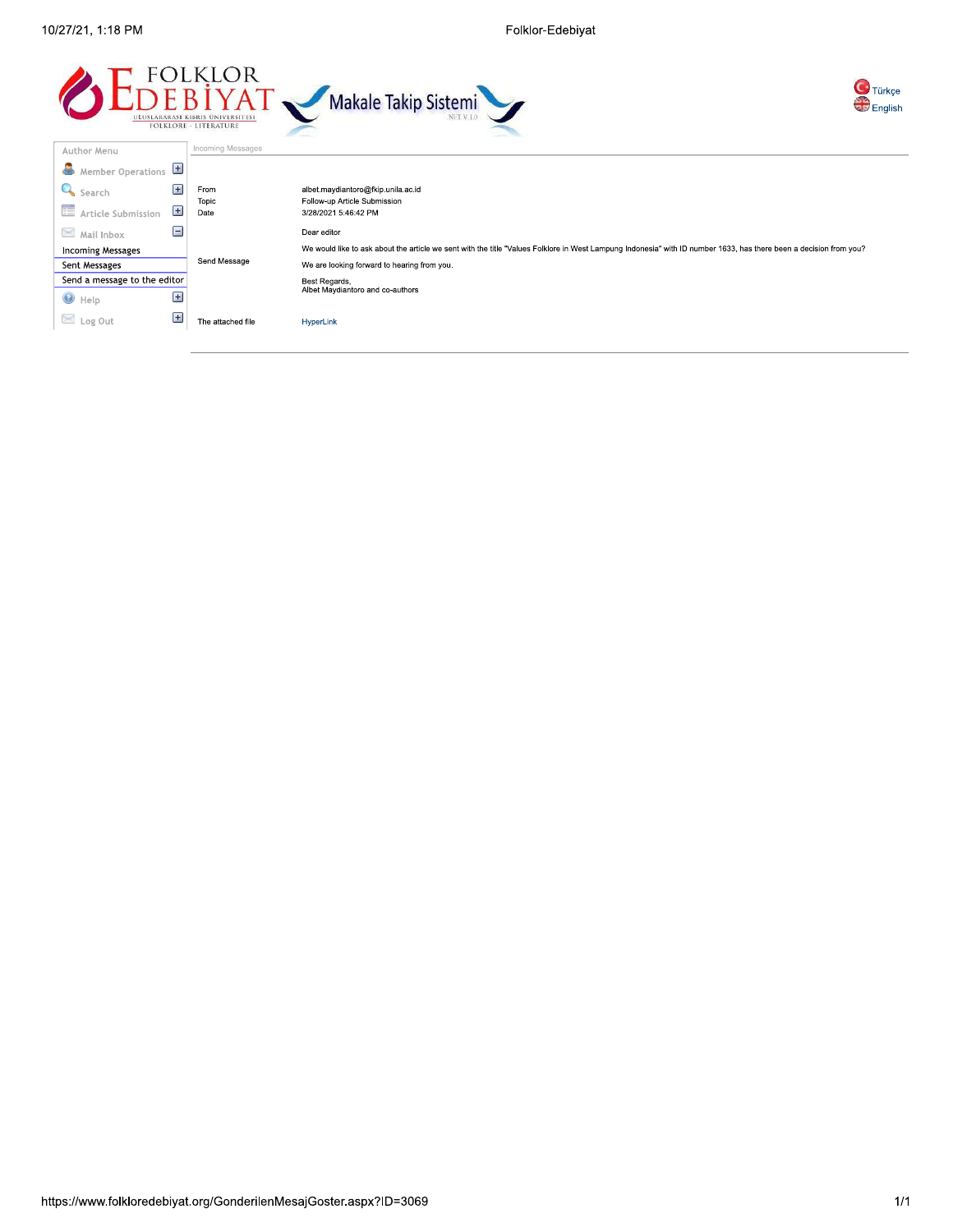



| Member Operations            |       |                   |                                                                 |
|------------------------------|-------|-------------------|-----------------------------------------------------------------|
| Search                       | Ŧ     | From              | :folkloredebiyat@ciu.edu.tr                                     |
|                              | $\pm$ | Topic             | :Cevap : Follow-up Article Submission                           |
| <b>Article Submission</b>    |       | Date              | :3/31/2021 11:49:52 AM                                          |
| $\mathbb Z$ Mail Inbox       | Ξ     |                   | Hi,                                                             |
| <b>Incoming Messages</b>     |       | The Message       | Your article will publish in May 2021, number: 106.             |
| Sent Messages                |       |                   | Sincerely.                                                      |
| Send a message to the editor |       |                   |                                                                 |
| $\Theta$ Help                | $\pm$ | The attached file | ÷                                                               |
| $\geq$ Log Out               | $\pm$ | Topic             | : Cevap : Cevap : Follow-up Article Submission                  |
|                              |       | File Attachment   | Choose File   No file chosen<br>Max. 5 Mb. should be.           |
|                              |       |                   |                                                                 |
|                              |       |                   | Sumber                                                          |
|                              |       |                   |                                                                 |
|                              |       |                   |                                                                 |
|                              |       |                   | Huruf<br>Uk -<br>Bentuk<br>$\mathbf{v}$<br>$\mathbf{v}$<br>$\;$ |
|                              |       |                   |                                                                 |
|                              |       |                   |                                                                 |
|                              |       |                   |                                                                 |
|                              |       |                   |                                                                 |
|                              |       |                   |                                                                 |
|                              |       |                   |                                                                 |
|                              |       |                   |                                                                 |
|                              |       |                   |                                                                 |
|                              |       |                   |                                                                 |
|                              |       |                   |                                                                 |
|                              |       |                   |                                                                 |

Send